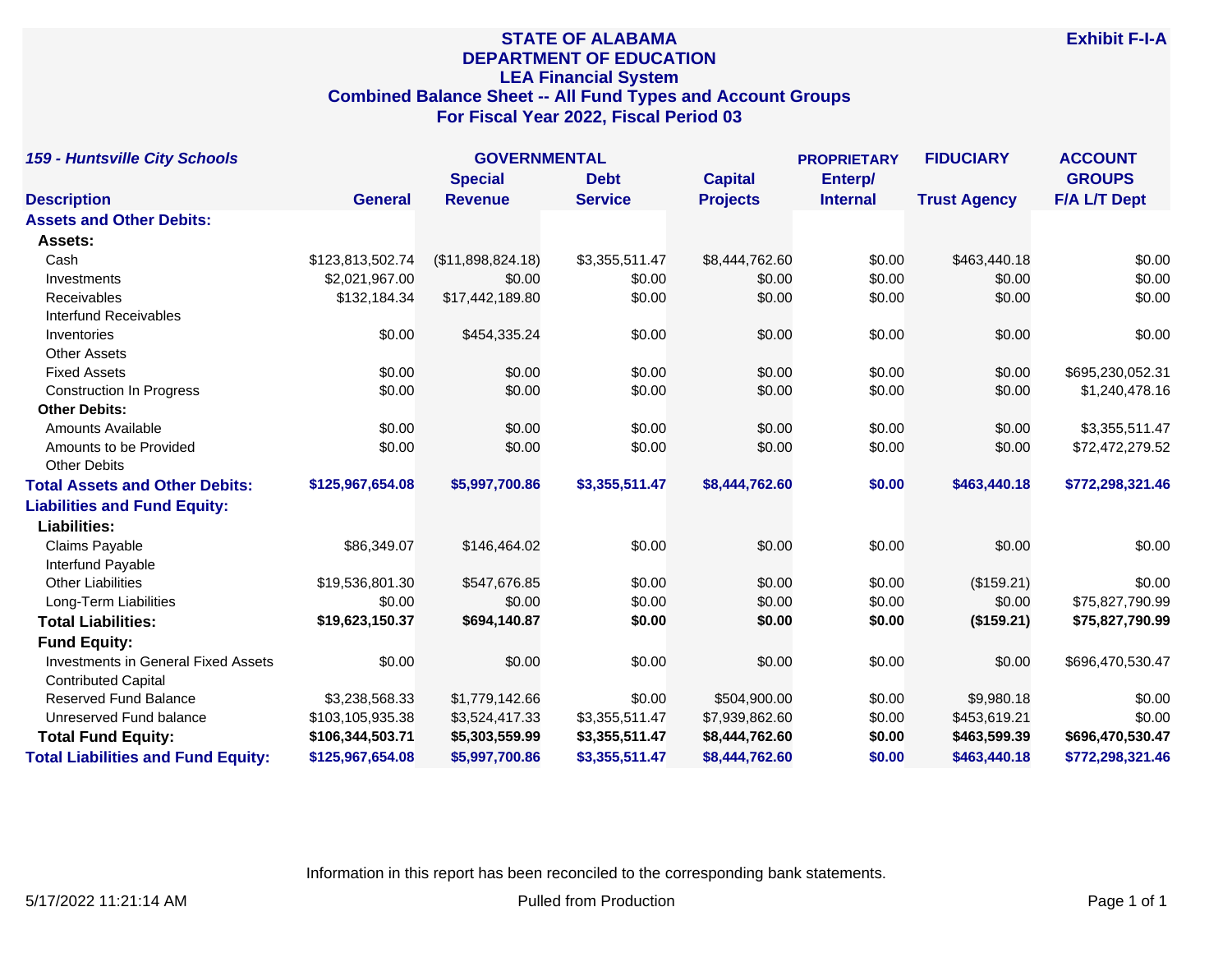## **STATE OF ALABAMA DEPARTMENT OF EDUCATION LEA Financial System Combined Statement of Revenues, Expenditures, and Changes in Fund Balances All Governmental Fund Types and Expendable Trust Funds For Fiscal Year 2022, Fiscal Period 03**

| <b>159 - Huntsville City Schools</b>                                                       | <b>GOVERNMENTAL</b> |                        |                     | <b>FIDUCIARY</b> |                                          |                  |
|--------------------------------------------------------------------------------------------|---------------------|------------------------|---------------------|------------------|------------------------------------------|------------------|
|                                                                                            | <b>General</b>      | <b>Special Revenue</b> | <b>Debt Service</b> |                  | <b>Capital Projects Expendable Trust</b> | <b>Total</b>     |
| <b>Revenues</b>                                                                            |                     |                        |                     |                  |                                          |                  |
| <b>State Sources</b>                                                                       | \$32,071,865.00     | \$0.00                 | \$0.00              | \$532,511.87     | \$0.00                                   | \$32,604,376.87  |
| <b>Federal Sources</b>                                                                     | \$122,159.00        | \$4,304,479.27         | \$0.00              | \$0.00           | \$0.00                                   | \$4,426,638.27   |
| <b>Local Sources</b>                                                                       | \$56,144,386.36     | \$1,268,086.01         | \$0.00              | \$0.00           | \$109,808.66                             | \$57,522,281.03  |
| <b>Other Sources</b>                                                                       | \$204,940.08        | \$53,958.88            | \$0.00              | \$0.00           | \$0.00                                   | \$258,898.96     |
| <b>Total Revenues:</b>                                                                     | \$88,543,350.44     | \$5,626,524.16         | \$0.00              | \$532,511.87     | \$109,808.66                             | \$94,812,195.13  |
| <b>Expenditures</b>                                                                        |                     |                        |                     |                  |                                          |                  |
| <b>Instructional Services</b>                                                              | \$31,156,255.14     | \$4,998,204.00         | \$0.00              | \$0.00           | \$25,689.98                              | \$36,180,149.12  |
| <b>Instructional Support Services</b>                                                      | \$9,882,599.40      | \$1,969,980.37         | \$0.00              | \$0.00           | \$25,384.92                              | \$11,877,964.69  |
| <b>Operation &amp; Maintenance Services</b>                                                | \$6,047,984.62      | \$438,991.89           | \$0.00              | \$193,135.00     | \$840.00                                 | \$6,680,951.51   |
| <b>Auxiliary Services</b>                                                                  | \$1,945,888.43      | \$2,799,499.80         | \$0.00              | \$0.00           | \$0.00                                   | \$4,745,388.23   |
| <b>General Administrative Services</b>                                                     | \$3,321,843.68      | \$142,844.08           | \$0.00              | \$0.00           | \$0.00                                   | \$3,464,687.76   |
| <b>Capital Outlay</b>                                                                      | \$0.00              | \$12,463.45            | \$0.00              | \$195,821.01     | \$0.00                                   | \$208,284.46     |
| <b>Debt Service</b>                                                                        | \$0.00              | \$0.00                 | \$274,482.28        | \$883,013.57     | \$0.00                                   | \$1,157,495.85   |
| <b>Other Expenditures</b>                                                                  | \$1,204,085.58      | \$2,236,835.84         | \$0.00              | \$0.00           | \$13,160.82                              | \$3,454,082.24   |
| <b>Total Expenditures:</b>                                                                 | \$53,558,656.85     | \$12,598,819.43        | \$274,482.28        | \$1,271,969.58   | \$65,075.72                              | \$67,769,003.86  |
| <b>Other Fund Sources (Uses)</b>                                                           |                     |                        |                     |                  |                                          |                  |
| <b>Other Fund Sources:</b>                                                                 | \$55,804.36         | \$2,413,312.42         | \$274,482.28        | \$0.00           | \$4,259.61                               | \$2,747,858.67   |
| Other Fund Uses:                                                                           | \$2,641,447.49      | \$34,153.52            | \$0.00              | \$0.00           | \$12,692.61                              | \$2,688,293.62   |
| <b>Total Other Fund Sources (Uses):</b>                                                    | (\$2,585,643.13)    | \$2,379,158.90         | \$274,482.28        | \$0.00           | (\$8,433.00)                             | \$59,565.05      |
| <b>Excess Revenues and Other Sources Over</b><br>(Under) Expenditures and Other Fund Uses: | \$32,399,050.46     | (\$4,593,136.37)       | \$0.00              | (\$739,457.71)   | \$36,299.94                              | \$27,102,756.32  |
| <b>Beginning Fund Balance - October 1:</b>                                                 | \$73,945,453.25     | \$9,896,696.36         | \$3,355,511.47      | \$9,184,220.31   | \$427,299.45                             | \$96,809,180.84  |
| <b>Ending Fund Balance:</b>                                                                | \$106,344,503.71    | \$5,303,559.99         | \$3,355,511.47      | \$8,444,762.60   | \$463,599.39                             | \$123,911,937.16 |

Information in this report has been reconciled to the corresponding bank statements.

**Exhibit F-II-A**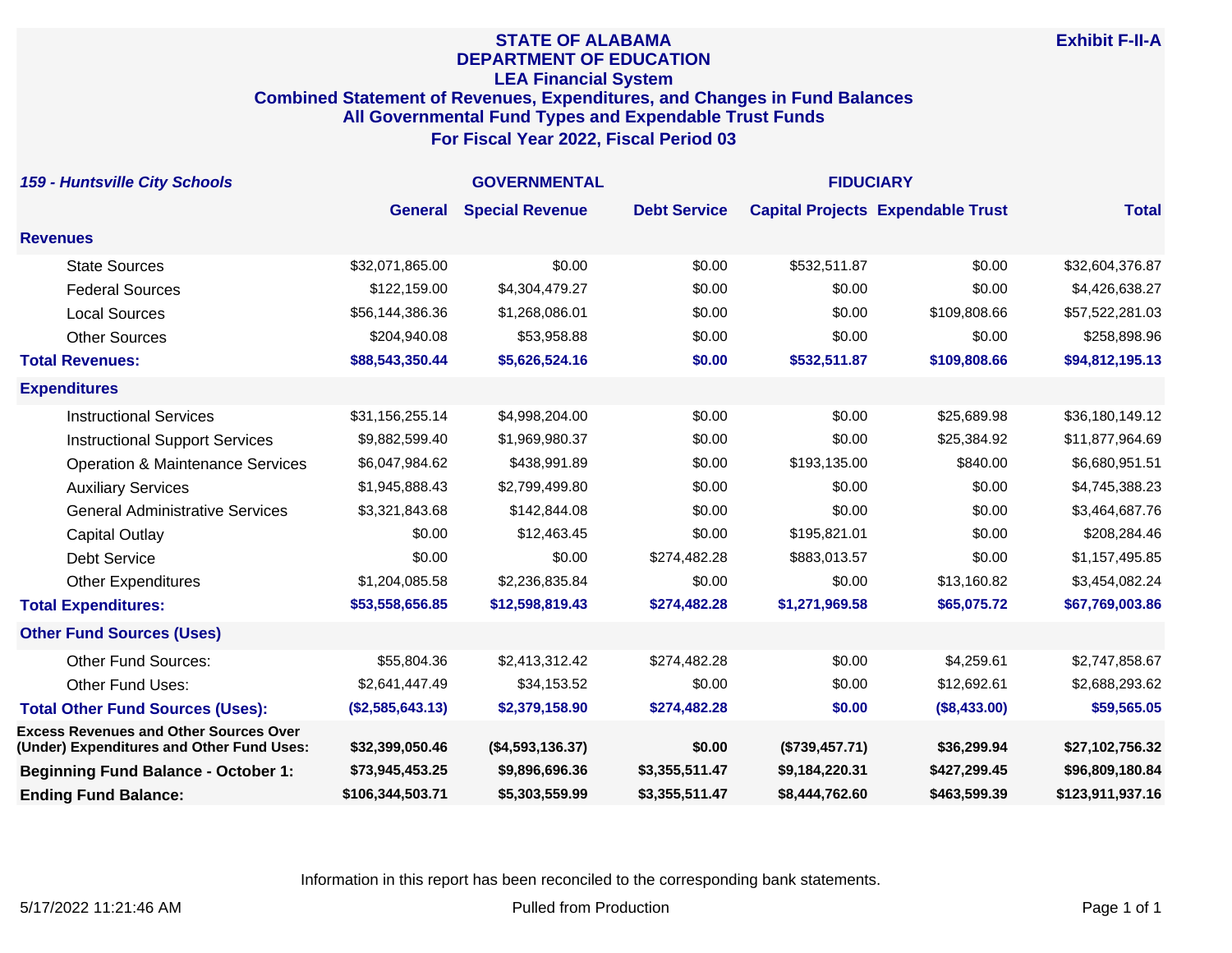## **STATE OF ALABAMA DEPARTMENT OF EDUCATION LEA Financial System Combined Statement of Revenues, Expenditures, and Changes in Fund Balances All Governmental Fund Types and Expendable Trust Funds Budget and Actual For Fiscal Year 2022, Fiscal Period 03**

| <b>159 - Huntsville City Schools</b>                                                  | <b>GENERAL</b>   |                  | <b>VARIANCE</b><br><b>Favorable</b> | <b>SPECIAL REVENUE</b> |                  | <b>VARIANCE</b><br><b>Favorable</b> |
|---------------------------------------------------------------------------------------|------------------|------------------|-------------------------------------|------------------------|------------------|-------------------------------------|
| <b>Description</b>                                                                    | <b>Budget</b>    | <b>Actual</b>    | (Unfavorable)                       | <b>Budget</b>          | <b>Actual</b>    | (Unfavorable)                       |
| <b>Revenues</b>                                                                       |                  |                  |                                     |                        |                  |                                     |
| <b>State Sources</b>                                                                  | \$129,290,840.00 | \$32,071,865.00  | (\$97,218,975.00)                   | \$0.00                 | \$0.00           | \$0.00                              |
| <b>Federal Sources</b>                                                                | \$250,000.00     | \$122,159.00     | (\$127,841.00)                      | \$103,109,533.58       | \$4,304,479.27   | (\$98,805,054.31)                   |
| <b>Local Sources</b>                                                                  | \$105,563,496.00 | \$56,144,386.36  | (\$49,419,109.64)                   | \$8,160,651.00         | \$1,268,086.01   | (\$6,892,564.99)                    |
| <b>Other Sources</b>                                                                  | \$20,000.00      | \$204,940.08     | \$184,940.08                        | \$291,046.70           | \$53,958.88      | (\$237,087.82)                      |
| <b>Total Revenues:</b>                                                                | \$235,124,336.00 | \$88,543,350.44  | (146, 580, 985.56)                  | \$111,561,231.28       | \$5,626,524.16   | (\$105,934,707.12)                  |
| <b>Expenditures</b>                                                                   |                  |                  |                                     |                        |                  |                                     |
| <b>Instructional Services</b>                                                         | \$127,585,428.18 | \$31,156,255.14  | \$96,429,173.04                     | \$54,810,976.48        | \$4,998,204.00   | \$49,812,772.48                     |
| <b>Instructional Support Services</b>                                                 | \$43,011,029.93  | \$9,882,599.40   | \$33,128,430.53                     | \$16,982,797.52        | \$1,969,980.37   | \$15,012,817.15                     |
| <b>Operation &amp; Maintenance Services</b>                                           | \$33,397,014.98  | \$6,047,984.62   | \$27,349,030.36                     | \$2,689,403.73         | \$438,991.89     | \$2,250,411.84                      |
| <b>Auxiliary Services</b>                                                             | \$12,246,075.20  | \$1,945,888.43   | \$10,300,186.77                     | \$15,356,350.76        | \$2,799,499.80   | \$12,556,850.96                     |
| <b>General Administrative Services</b>                                                | \$8,701,097.61   | \$3,321,843.68   | \$5,379,253.93                      | \$5,740,049.52         | \$142,844.08     | \$5,597,205.44                      |
| <b>Special Revenue Outlay</b>                                                         | \$0.00           | \$0.00           | \$0.00                              | \$0.00                 | \$12,463,45      | (\$12,463.45)                       |
| <b>General Service</b>                                                                | \$0.00           | \$0.00           | \$0.00                              | \$0.00                 | \$0.00           | \$0.00                              |
| <b>Other Expenditures</b>                                                             | \$5,195,490.32   | \$1,204,085.58   | \$3,991,404.74                      | \$17,237,766.47        | \$2,236,835.84   | \$15,000,930.63                     |
| <b>Total Expenditures:</b>                                                            | \$230,136,136.22 | \$53,558,656.85  | \$176,577,479.37                    | \$112,817,344.48       | \$12,598,819.43  | \$100,218,525.05                    |
| <b>Other Financing Sources (Uses)</b>                                                 |                  |                  |                                     |                        |                  |                                     |
| <b>Other Financing Sources:</b>                                                       | \$5,627,669.13   | \$55,804.36      | (\$5,571,864.77)                    | \$3,006,768.00         | \$2,413,312.42   | (\$593,455.58)                      |
| <b>Other Financing Uses:</b>                                                          | \$7,890,306.00   | \$2,641,447.49   | \$5,248,858.51                      | \$0.00                 | \$34,153.52      | (\$34,153.52)                       |
| <b>Total Other Financing Sources (Uses):</b>                                          | (\$2,262,636.87) | (\$2,585,643.13) | (\$323,006.26)                      | \$3,006,768.00         | \$2,379,158.90   | (\$627,609.10)                      |
| <b>Excess Revenues and Other Sources Over</b><br>(Under) Expenditures and Other Uses: | \$2,725,562.91   | \$32,399,050.46  | \$29,673,487.55                     | \$1,750,654.80         | (\$4,593,136.37) | (\$6,343,791.17)                    |
| <b>Beginning Fund Balance - Oct. 1:</b>                                               | \$53,849,398.60  | \$73,945,453.25  | \$20,096,054.65                     | \$9,784,967.15         | \$9,896,696.36   | \$111,729.21                        |
| <b>Ending Fund Balance:</b>                                                           | \$56,574,961.51  | \$106,344,503.71 | \$49,769,542.20                     | \$11,535,621.95        | \$5,303,559.99   | (\$6,232,061.96)                    |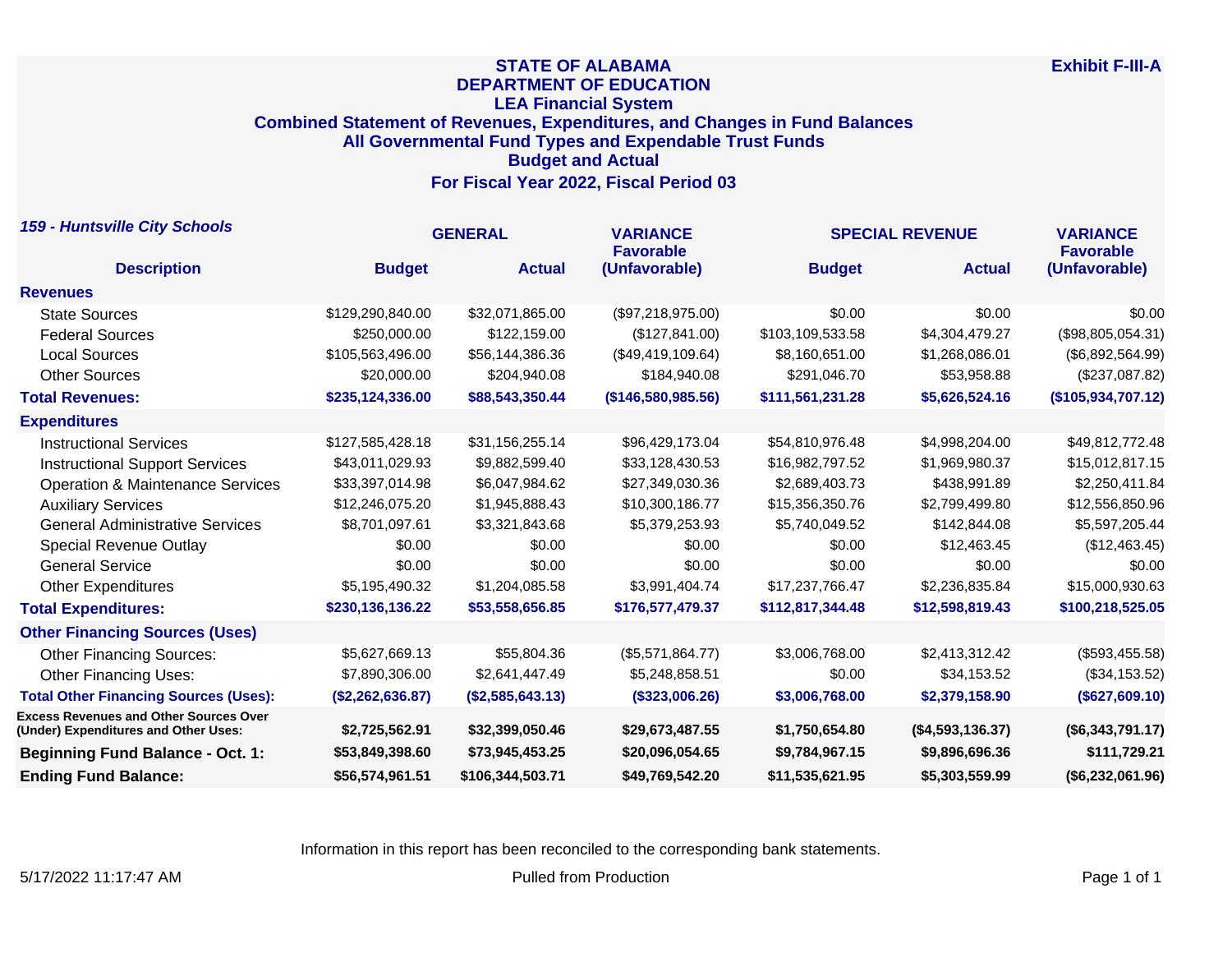## **STATE OF ALABAMA DEPARTMENT OF EDUCATION LEA Financial System Combined Statement of Revenues, Expenditures, and Changes in Fund Balances All Governmental Fund Types and Expendable Trust Funds Budget and Actual For Fiscal Year 2022, Fiscal Period 03**

| <b>159 - Huntsville City Schools</b>                                                  | <b>DEBT SERVICE</b> |                | <b>VARIANCE</b><br><b>Favorable</b> | <b>CAPITAL PROJECTS</b> |                | <b>VARIANCE</b><br><b>Favorable</b> |
|---------------------------------------------------------------------------------------|---------------------|----------------|-------------------------------------|-------------------------|----------------|-------------------------------------|
| <b>Description</b>                                                                    | <b>Budget</b>       | <b>Actual</b>  | (Unfavorable)                       | <b>Budget</b>           | <b>Actual</b>  | (Unfavorable)                       |
| <b>Revenues</b>                                                                       |                     |                |                                     |                         |                |                                     |
| <b>State Sources</b>                                                                  | \$0.00              | \$0.00         | \$0.00                              | \$32,607,102.49         | \$532,511.87   | (\$32,074,590.62)                   |
| <b>Federal Sources</b>                                                                | \$0.00              | \$0.00         | \$0.00                              | \$0.00                  | \$0.00         | \$0.00                              |
| <b>Local Sources</b>                                                                  | \$0.00              | \$0.00         | \$0.00                              | \$1,319,978.00          | \$0.00         | (\$1,319,978.00)                    |
| <b>Other Sources</b>                                                                  | \$20,440,035.00     | \$0.00         | (\$20,440,035.00)                   | \$0.00                  | \$0.00         | \$0.00                              |
| <b>Total Revenues:</b>                                                                | \$20,440,035.00     | \$0.00         | (\$20,440,035.00)                   | \$33,927,080.49         | \$532,511.87   | (\$33,394,568.62)                   |
| <b>Expenditures</b>                                                                   |                     |                |                                     |                         |                |                                     |
| <b>Instructional Services</b>                                                         | \$0.00              | \$0.00         | \$0.00                              | \$500,000.00            | \$0.00         | \$500,000.00                        |
| <b>Instructional Support Services</b>                                                 | \$0.00              | \$0.00         | \$0.00                              | \$0.00                  | \$0.00         | \$0.00                              |
| <b>Operation &amp; Maintenance Services</b>                                           | \$0.00              | \$0.00         | \$0.00                              | \$284,965.00            | \$193,135.00   | \$91,830.00                         |
| <b>Auxiliary Services</b>                                                             | \$0.00              | \$0.00         | \$0.00                              | \$0.00                  | \$0.00         | \$0.00                              |
| <b>Debt Administrative Services</b>                                                   | \$0.00              | \$0.00         | \$0.00                              | \$0.00                  | \$0.00         | \$0.00                              |
| Capital Outlay                                                                        | \$0.00              | \$0.00         | \$0.00                              | \$31,091,487.79         | \$195,821.01   | \$30,895,666.78                     |
| <b>Debt Service</b>                                                                   | \$25,048,047.00     | \$274,482.28   | \$24,773,564.72                     | \$5,261,242.00          | \$883,013.57   | \$4,378,228.43                      |
| <b>Other Expenditures</b>                                                             | \$0.00              | \$0.00         | \$0.00                              | \$0.00                  | \$0.00         | \$0.00                              |
| <b>Total Expenditures:</b>                                                            | \$25,048,047.00     | \$274,482.28   | \$24,773,564.72                     | \$37,137,694.79         | \$1,271,969.58 | \$35,865,725.21                     |
| <b>Other Financing Sources (Uses)</b>                                                 |                     |                |                                     |                         |                |                                     |
| <b>Other Financing Sources:</b>                                                       | \$4,883,538.00      | \$274,482.28   | (\$4,609,055.72)                    | \$2,000,000.00          | \$0.00         | (\$2,000,000.00)                    |
| <b>Other Financing Uses:</b>                                                          | \$0.00              | \$0.00         | \$0.00                              | \$0.00                  | \$0.00         | \$0.00                              |
| <b>Total Other Financing Sources (Uses):</b>                                          | \$4,883,538.00      | \$274,482.28   | (\$4,609,055.72)                    | \$2,000,000.00          | \$0.00         | (\$2,000,000.00)                    |
| <b>Excess Revenues and Other Sources Over</b><br>(Under) Expenditures and Other Uses: | \$275,526.00        | \$0.00         | (\$275,526.00)                      | (\$1,210,614.30)        | (\$739,457.71) | \$471,156.59                        |
| <b>Beginning Fund Balance - Oct. 1:</b>                                               | \$3,233,906.33      | \$3,355,511.47 | \$121,605.14                        | \$1,839,379.86          | \$9,184,220.31 | \$7,344,840.45                      |
| <b>Ending Fund Balance:</b>                                                           | \$3,509,432.33      | \$3,355,511.47 | (\$153,920.86)                      | \$628,765.56            | \$8,444,762.60 | \$7,815,997.04                      |